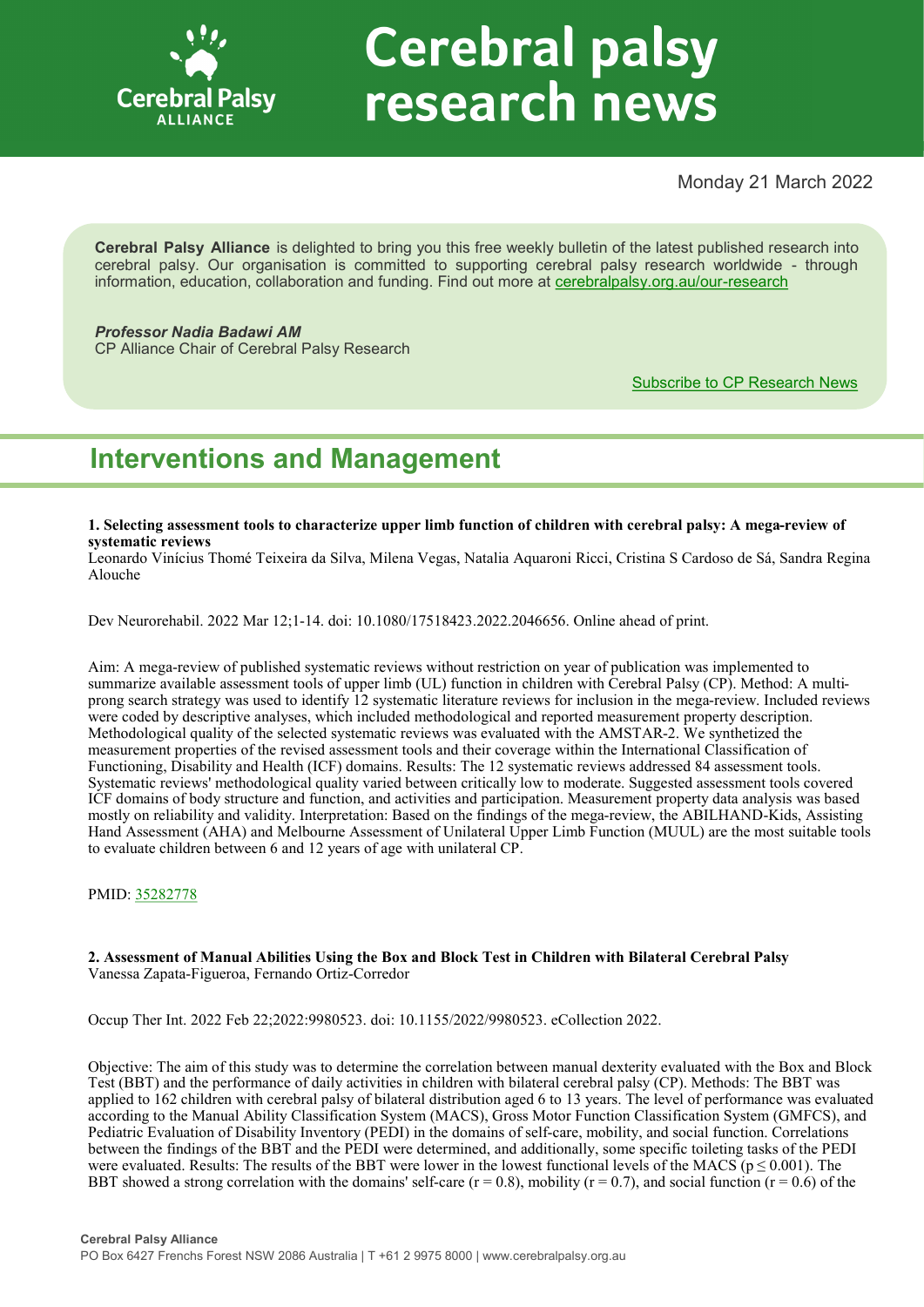PEDI. The BBT was different between children who were able and children who were not able to perform the toileting tasks that were evaluated. A lower capacity in the BBT obtained in children with functional status GMFCS III, IV, and V was associated with poor performance in toileting tasks evaluated in the PEDI. Conclusion: The results of the BBT are correlated with the activities of daily living of children with bilateral CP. The data obtained from this test is used to predict the performance of daily activities of these patients in settings such as school and home and helps to identify contextual factors that influence the level of independence in children with bilateral CP.

#### PMID: [35281716](https://pubmed.ncbi.nlm.nih.gov/35281716)

#### **3. Intra-rater and inter-rater reliability, minimal detectable change, and construct validity of the Edinburgh Visual Gait Score in children with cerebral palsy**

Hirokazu Abe, Shotaro Koyanagi, Yasuaki Kusumoto, Nobuaki Himuro

Gait Posture. 2022 Mar 8;94:119-123. doi: 10.1016/j.gaitpost.2022.03.004. Online ahead of print.

Background: The Edinburgh Visual Gait Score (EVGS) has been used for observational gait assessment in children with cerebral palsy (CP). However, the measurement error of the EVGS and its detailed relationship with gross motor function remain unclear. Research questions: This study aimed to confirm the intra-rater and inter-rater reliability as well as the minimal detectable change (MDC) values for the EVGS with the use of the video analysis software and examine the relationship between the EVGS and the Gross Motor Function Measure 66 (GMFM-66) with regard to construct validity. Methods: This cross-sectional study was conducted for 62 children (mean age  $11.3 \pm 3.9$  years) with spastic CP at Gross Motor Function Classification System (GMFCS) level I (32 children), II (25 children) or III (5 children). Three raters independently scored the EVGS using Kinovea video analysis software. The intra-rater and inter-rater reliability were calculated using intra-class correlation coefficients (ICC2,1), and the MDC90 was calculated using standard error of measurement. The construct validity was examined by correlating the EVGS with the GMFM-66. Results: The EVGS showed good or excellent reliability within each rater (ICC2,  $1 = 0.90-0.97$ ) and between raters (ICC2,  $1 = 0.91$ ). The MDC90 of the EVGS ranged from 3.6 to 6.0. There was a significant correlation between the EVGS and the GMFM-66 ( $r = -0.69$  to  $-0.73$ ,  $p \le 0.001$ ). Significance: The intrarater and inter-rater reliability of the EVGS is sufficient for observational gait assessment. The high correlation between the EVGS and the GMFM-66 supports its construct validity. The authors propose an MDC of 6.0 for the EVGS. These results can help in the application of EVGS to children with CP at GMFCS level I-II with mild to moderate gait pathology, as there were few children with CP at GMFCS level III.

PMID: [35279565](https://pubmed.ncbi.nlm.nih.gov/35279565)

#### **4. Walking and Fatigue in People with Cerebral Palsy: Brief Report**

Sarrah Husain, James G Wrightson, Erika Johnson, Laura Kristine Brunton, Elizabeth Condliffe

Dev Neurorehabil. 2022 Mar 15;1-4. doi: 10.1080/17518423.2022.2053222. Online ahead of print.

The aim of this study was to examine the relationship between perceived fatigue and perceptions of walking abilities and difficulty in people with cerebral palsy (CP). Twenty individuals with CP (range 10-21y; mean age 14.8y) who usually walk in the community were recruited. Community mobility was assessed using the Functional Mobility Scale. Participants were asked about their walking ability and frequency, perceived effort during walking (using the Children's Effort Rating Table), and perceived fatigue (using the Fatigue Impact and Severity Self-Assessment). Community mobility, frequency, and perceived effort during walking were significantly related to fatigue. No relationship was found between time spent walking (maximum walking time) and fatigue. Here we demonstrate that perceived fatigue is related to walking in people with CP.

PMID: [35289718](https://pubmed.ncbi.nlm.nih.gov/35289718)

#### **5. Therapeutic Lower Extremity Power Training Alters the Sensorimotor Cortical Activity of Individuals With Cerebral Palsy**

Morgan Busboom, Brad Corr, Anna Reelfs, Mike Trevarrow, Heidi Reelfs, Sarah Baker, Hannah Bergwell, Tony W Wilson, Noelle G Moreau, Max J Kurz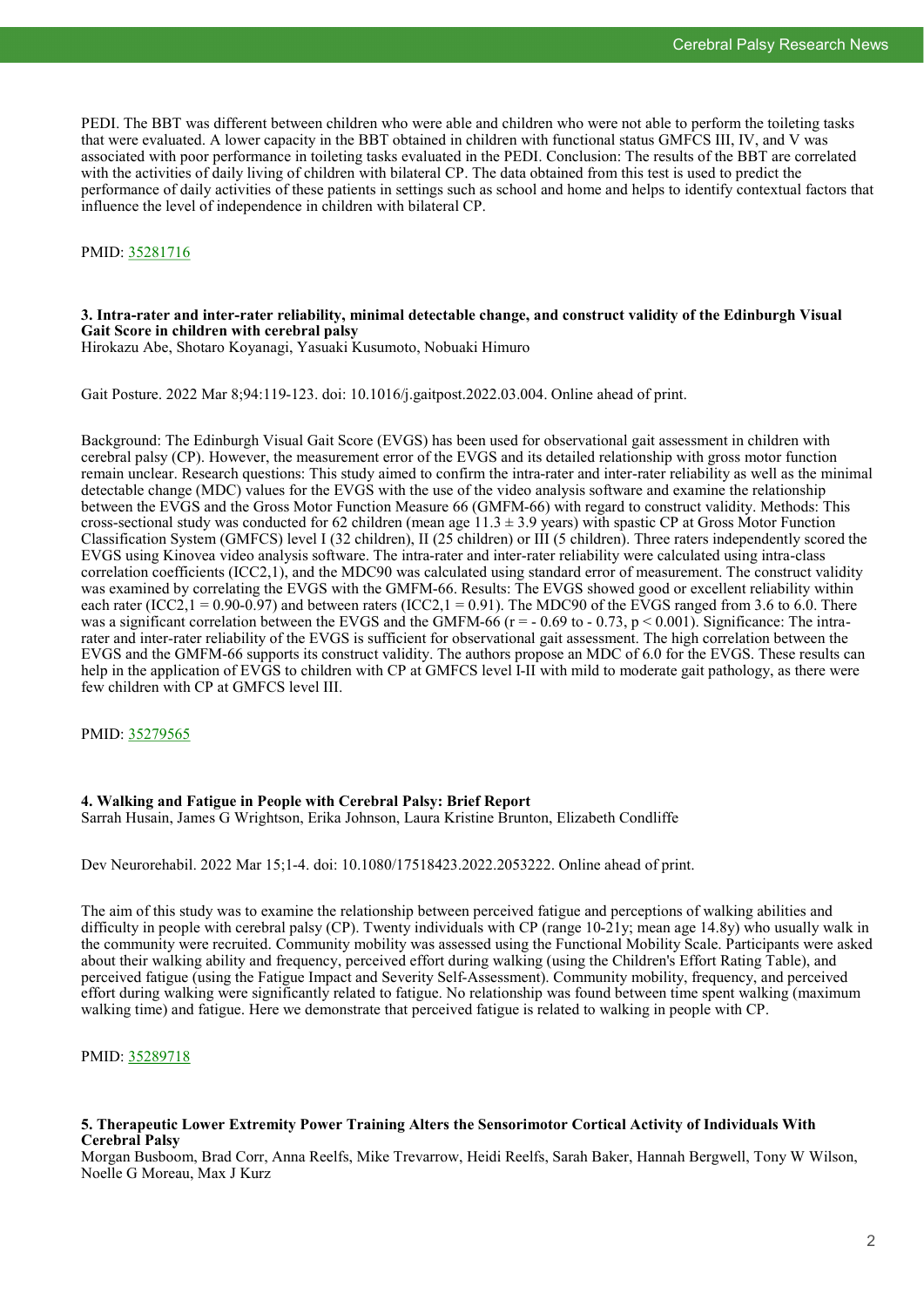Arch Rehabil Res Clin Transl. 2022 Jan 25;4(1):100180. doi: 10.1016/j.arrct.2022.100180. eCollection 2022 Mar.

Objective: To utilize magnetoencephalographic (MEG) brain imaging to examine potential changes in sensorimotor cortical oscillations after therapeutic power training in individuals with cerebral palsy (CP). Design: Cohort. Setting: Academic medical center. Participants: Individuals with CP (N=11; age=15.9±1.1 years; Gross Motor Function Classification System I- III) and neurotypical controls (NTs; N=16; age=14.6±0.8 years). Interventions: Participants with CP underwent 24 (8 weeks; 3 days a week) sessions of high-velocity lower extremity power training on a leg press. The NTs underwent single baseline MEG assessments. Main outcome measures: Pre-post bilateral leg press 1-repetition maximum and peak power production were used to assess the muscular performance changes. The 10-m walk and 1-minute walk tests were used to assess mobility changes. During MEG recordings, participants used their right leg to complete a goal-directed isometric target-matching task. Advanced beamforming methods were subsequently used to image the strength of the sensorimotor beta oscillatory power. Results: Before the therapeutic power training, the participants with CP had stronger beta sensorimotor cortical oscillations compared with the NT controls. However, the beta sensorimotor cortical oscillations were weaker and approximated the controls after the participants with CP completed the therapeutic power training protocol. There also was a link between the amount of improvement in leg peak power production and the amount of reduction in sensorimotor cortical oscillations seen after therapy. Conclusions: Therapeutic power training appears to optimize the sensorimotor cortical oscillations of individuals with CP, and these neuroplastic changes partly contribute to improvements in the leg peak power production of individuals with CP. Therapeutic power training might provide the key ingredients for beneficial neuroplastic change.

PMID: [35282149](https://pubmed.ncbi.nlm.nih.gov/35282149)

#### **6. Power training alters somatosensory cortical activity of youth with cerebral palsy**

Hannah Bergwell, Mike Trevarrow, Brad Corr, Sarah Baker, Heidi Reelfs, Tony W Wilson, Noelle G Moreau, Max J Kurz

Ann Clin Transl Neurol. 2022 Mar 17. doi: 10.1002/acn3.51545. Online ahead of print.

Objective: Our prior magnetoencephalographic (MEG) investigations demonstrate that persons with cerebral palsy (CP) have weaker somatosensory cortical activity than neurotypical (NT) controls, which is associated with reduced muscular strength and mobility. Power training can improve lower extremity isokinetic strength, muscular power, and walking performance of youth with CP. Potentially, these clinically relevant improvements are partially driven by changes in somatosensory processing. The objective of this investigation was to determine if power training has complementary changes in muscular function and somatosensory cortical activity in youth with CP. Methods: A cohort of youth with CP ( $N = 11$ ; age = 15.90  $\pm$  1.1 years) and NT controls ( $N = 10$ ; Age = 15.93  $\pm$  2.48 years) participated in this investigation. Youth with CP underwent 24 power training sessions. Pre-post bilateral leg press 1-repetition maximum (1RM), peak power production, 10-m walking speed, and distance walked 1-min were used as outcome measures. MEG neuroimaging assessed the changes in somatosensory cortical activity while at rest. NT controls only underwent a baseline MEG assessment. Results: Youth with CP had a 56% increase in 1RM (p  $< 0.001$ ), a 33% increase in peak power production (p = 0.019), and a 4% improvement in 1-min walk (p = 0.029). Notably, there was a 46% increase in somatosensory cortical activity ( $p = 0.02$ ). Interpretation: These results are the first to show that power training is associated with improvements in muscular function, walking performance, and the resting somatosensory cortical activity in individuals with CP. This treatment approach might be advantageous due to the potential to promote cortical and muscular plasticity, which appear to have carryover effects for improved walking performance.

PMID: [35297546](https://pubmed.ncbi.nlm.nih.gov/35297546)

## **7. Parental Pain Catastrophizing, Communication Ability, and Post-surgical Pain Outcomes Following Intrathecal Baclofen Implant Surgery for Patients With Cerebral Palsy**

Breanne J Byiers, Caroline L Roberts, Chantel C Burkitt, Alyssa M Merbler, Kenneth D Craig, Frank J Symons

Front Pain Res (Lausanne). 2022 Feb 22;2:809351. doi: 10.3389/fpain.2021.809351. eCollection 2021.

There is strong evidence that psychosocial variables, including pain catastrophizing, influence parental and child ratings of pain, pain expression, and long-term outcomes among children with chronic pain. The role of these factors among children who have communication deficits due to cerebral palsy (CP) and other intellectual and developmental disabilities is currently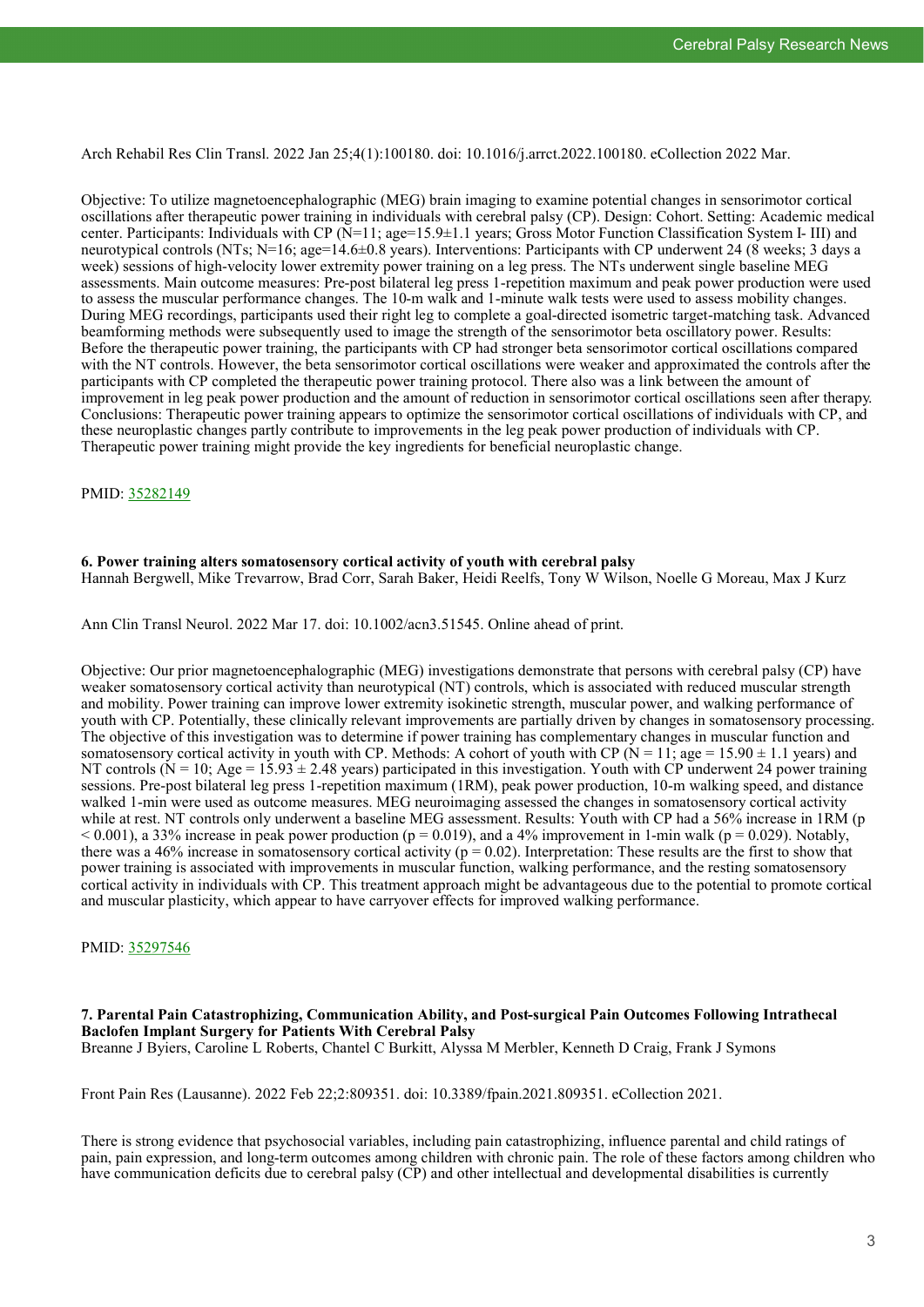unclear. In this study, parental pain catastrophizing was assessed before intrathecal baclofen (ITB) pump implantation for spasticity management in 40 children and adolescents with CP, aged 4 to 24 years. Pain was assessed before and after surgery with two methods: a parent-reported pain interference scale, and behavioral pain signs during a standardized range of motion exam. Linear mixed models with clinical/demographic factors and scores from the Pain Catastrophizing Scale for Parents (PCS -P), and child spoken language ability as predictors and the pain variables as the outcomes were implemented. On average, both pain outcomes improved after surgery. Only child spoken language ability predicted change in behavioral reactivity scores, with children with phrase speech showing an increase in reactivity at follow-up compared to pre-surgery levels, on average. A significant interaction between PCS-P scores and spoken language ability on change in pain interference scores over time showed that dyads with children with phrase speech whose parents reported high PCS-P scores reported the least improvement in pain interference at follow-up. Due to the preliminary nature of the study, future work is needed to investigate the parental behaviors that mediate the relationships between parental catastrophizing and pain outcomes in this population.

#### PMID: [35295472](https://pubmed.ncbi.nlm.nih.gov/35295472)

#### **8. Clinical Factors Associated With Chronic Pain in Communicative Adults With Cerebral Palsy: A Cross-Sectional Study**

Eric M Chin, Colleen Lenz, Xiaobu Ye, Claudia M Campbell, Elaine Stashinko, Lauren L Jantzie, Gwendolyn Gerner, Alexander H Hoon, Shenandoah Robinson

Front Pain Res (Lausanne). 2020 Nov 24;1:553026. doi: 10.3389/fpain.2020.553026. eCollection 2020.

Chronic pain is prevalent in adults with cerebral palsy. We aimed to explore associations between chronic pain and somatosensory, motor, cognitive, etiologic, and environmental factors in adults with cerebral palsy. This cross-sectional study enrolled 17 adult participants with cerebral palsy (mean age 31 years; 8 female; Gross Motor Functional Classification Status levels I-V) able to self-report and 10 neurotypical adult volunteers (mean age 34 years; 9 female). Participants reported pain characteristics, demographics, and affective factors. Physical examination included somatosensory and motor evaluation. Between-group comparisons used a ranksum test, and correlation analyses estimated effect size in terms of shared variance (ρ2). Individuals with cerebral palsy reported greater pain intensity, neuropathic qualities, and nociceptive qualities than control participants. Higher pain intensity was associated with female gender ( $\rho$ 2 = 16%), anxiety/depression symptoms ( $\rho$ 2 = 10%), and lower household income ( $\rho$ 2 = 19%). It was also associated with better communicative ability ( $\rho$ 2 = 21%), spinothalamic (sharp/temperature) sensory abnormalities ( $\rho$ 2 = 33%), and a greater degree of prematurity ( $\rho$ 2 = 17%). This study highlights similarity of chronic pain associations in people with cerebral palsy with patterns seen in other populations with chronic pain. Spinothalamic sensory abnormalities suggest central pain mechanisms.

#### PMID: [35295692](https://pubmed.ncbi.nlm.nih.gov/35295692)

#### **9. Crossing the line? Ethics of parenteral nutrition in paediatric neurodisability complicated by intestinal failure** Zoe McCallum, Clare Delany, Lynn Gillam

Review Arch Dis Child. 2022 Mar 14;archdischild-2021-323500. doi: 10.1136/archdischild-2021-323500. Online ahead of print.

Children with severe neurological impairment (such as cerebral palsy or congenital anomalies) are living longer, although medically complex, lives. Feeding intolerance is an increasing problem that is emerging as a new end-of-life issue. Long-term parenteral nutrition (LTPN) is technically feasible in these children. However, clinicians are concerned about whether it is appropriate in these circumstances or whether it constitutes a treatment 'too far'. This narrative review of the literature identifies, categorises and explores the ethical foundations and reasons for clinician hesitancy about the use of LTPN in this population. The categories of reasons are: lack of clear diagnostic criteria for feeding failure; risks of LTPN to the child; burden of LTPN to the family/caregivers; burden of LTPN to the child; difficulty in cessation of LTPN; and the concept that feeding failure may be a preterminal sign. These reasons are all ultimately about risks and burden outweighing the benefits. We argue that the risks of LTPN have decreased over time, the burden for individual children and their parents may be less than imagined, and the benefit is a realistic prospect. Case-by-case consideration, giving due weight to child and parental perspectives, can show that LTPN is ethically justified for some children with severe neurological impairment.

#### PMID: [35288420](https://pubmed.ncbi.nlm.nih.gov/35288420)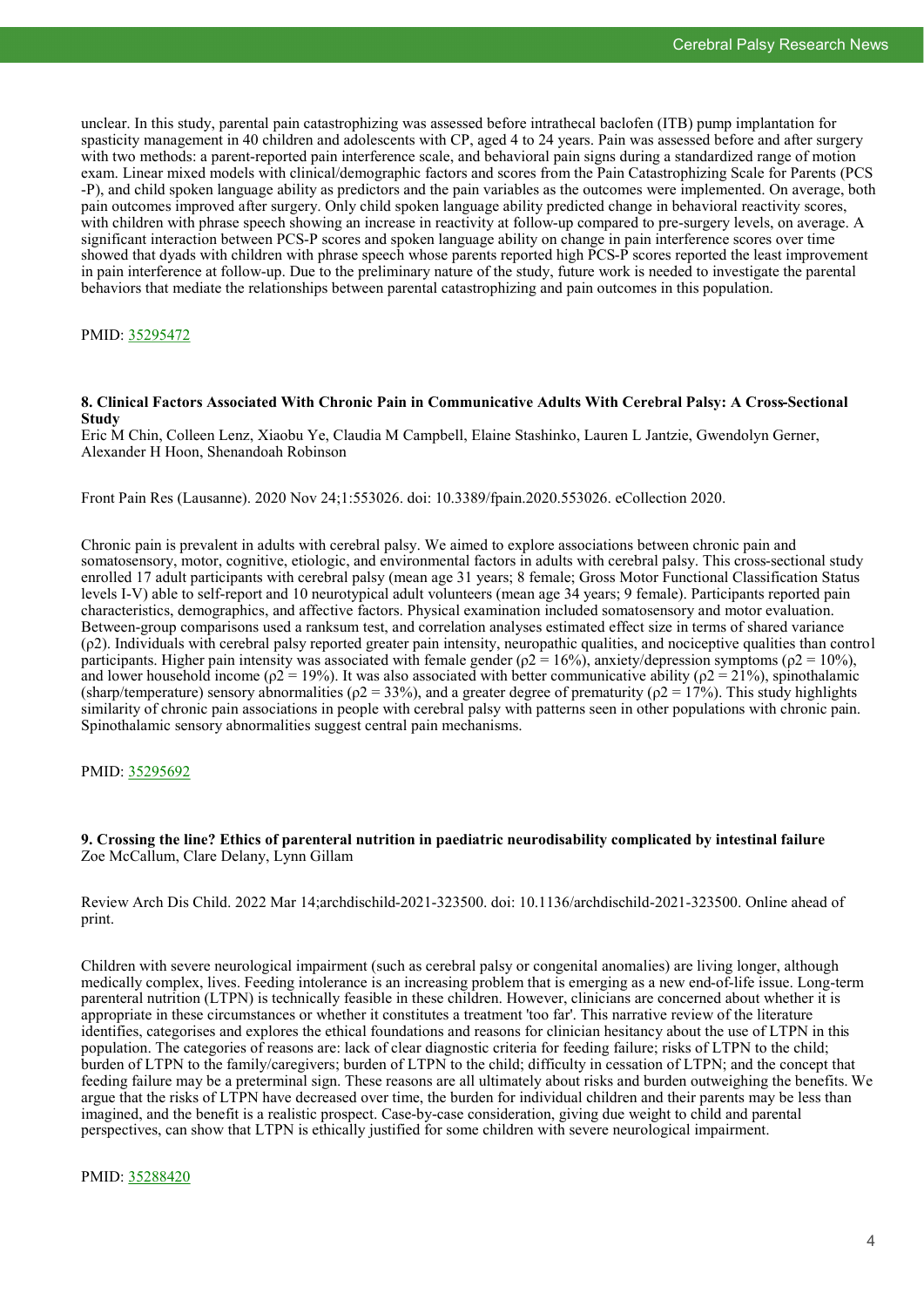#### **10. The Impact of Cognition on Motor Learning and Skill Acquisition Using a Robot Intervention in Infants With Cerebral Palsy**

Raghuveer Chandrashekhar, Hongwu Wang, Josiah Rippetoe, Shirley A James, Andrew H Fagg, Thubi H A Kolobe

Front Robot AI. 2022 Feb 25;9:805258. doi: 10.3389/frobt.2022.805258. eCollection 2022.

Background: Cerebral Palsy (CP) is a neurodevelopmental disorder that encompasses multiple neurological disorders that appear in infancy or early childhood and persist through the lifespan of the individual. Early interventions for infants with CP utilizing assisted-motion robotic devices have shown promising effects in rehabilitation of the motor function skills. The impact of cognitive function during motor learning and skill acquisition in infants using robotic technologies is unclear. Purpose: To assess the impact of cognitive function of infants with and without CP on their motor learning using the Self-Initiated Prone Progression Crawler (SIPPC) robot. Methods: Statistical analysis was conducted on the data obtained from a randomized control trial in which the movement learning strategies in infants with or at risk for CP was assessed during a 16 week SIPPC robot intervention. Cognitive function was measured by the Bayley scales of Infant and Toddler Development-Third edition (Bayley-III) and motor function was measured by the Movement Observation Coding Scheme (MOCS). The infants were categorized into three distinct groups based on their cognitive scores at baseline: "above average"  $(nl = 11)$ , "below average" ( $n^2 = 10$ ), and "average" ( $n^3 = 26$ ). Tri-weekly averages of the MOCS scores (observations at five time points) were used for the analyses. This study involved computing descriptive statistics, data visualization, repeated measures analysis of variances (rmANOVA), and survival analyses. Results: The descriptive statistics were calculated for the MOCS and Bayley III scores. The repeated measures ANOVAs revealed that there was a statistically significant effect of time ( $p < 0.0001$ ) on scores of all subscales of the MOCS. A statistically significant effect of interaction between group and time ( $p < 0.05$ ) was found in MOCS scores of subscales 1 and 2. The survival analyses indicated that infants in different cognition groups significantly differed ( $p < 0.0001$ ) in their ability to achieve the crawling milestone within the 16-week intervention period. Conclusion: The findings in this study reveal the key movement strategies required to move the SIPPC robot, assessed by the MOCS, vary depending on the infants' cognition. The SIPPC robot is well-matched to cognitive ability of infants with CP. However, lower cognitive ability was related to delayed improvement in their motor skills.

PMID: [35280958](https://pubmed.ncbi.nlm.nih.gov/35280958)

**11. Effects of Augmented Reality Intervention on the Range of Motion and Muscle Strength of Upper Extremity in Children with Spastic Hemiplegic Cerebral Palsy: A Randomized Clinical Trial** Wardah Hussain Malick, Rizwana Butt, Waqar Ahmed Awan, Muhammad Ashfaq, Qamar Mahmood

Games Health J. 2022 Mar 14. doi: 10.1089/g4h.2021.0128. Online ahead of print.

Objective: To determine the effects of augmented reality (AR) interventions on the upper extremity's (UE's) range of motion (ROM) and muscle strength in children with spastic hemiplegic cerebral palsy (SHCP). Materials and Methods: Thirty children with SHCP, aged 6 to 12 years, were randomly divided into three interventional groups. Each group received an AR game that is, Balance It, Bubble Pop, or Scoop'd (WonderTree, Pakistan). The UE's ROM and muscle strength were assessed at the baseline and after 8 weeks of intervention through goniometer and manual muscle testing, respectively. Paired-sample t-test and Wilcoxon signed-rank test were used for analyzing the changes in ROM and muscle strength within the groups respectively. One-way analysis of variance (ANOVA) and Tukey's test were used for the differences in ROM, whereas the Kruskal-Wallis test was used for the differences in muscle strength, between the groups. Results: Within-group analysis revealed that all the groups significantly improved in ROM of the majority of joints and in the strength of various muscles of UE ( $P < 0.05$ ). The elbow extension ROM was significantly different when a comparison was made between the interventional groups ( $P < 0.05$ ). Balance It group showed more significant improvement in the elbow extension ROM as compared with the Scoop'd group. However, the comparison between the groups showed no significant difference in the muscle strength of UE (P > 0.05). Conclusion: The AR games intervention was beneficial and effective for improving the ROM of majority of the joints and strength of various muscles of UE in children with SHCP. Clinical Trial Registration number: NCT04171232.

PMID: [35285674](https://pubmed.ncbi.nlm.nih.gov/35285674)

**12. Motor-related health care for 5-year-old children born extremely preterm with movement impairments** Raquel Costa, Adrien M Aubert, Anna-Veera Seppänen, Ulrika Ådén, Lemke Sarrechia, Michael Zemlin, Marina Cuttini, Mairi Männamaa, Véronique Pierrat, Arno van Heijst, Henrique Barros, Samantha Johnson, Jennifer Zeitlin, SHIPS research group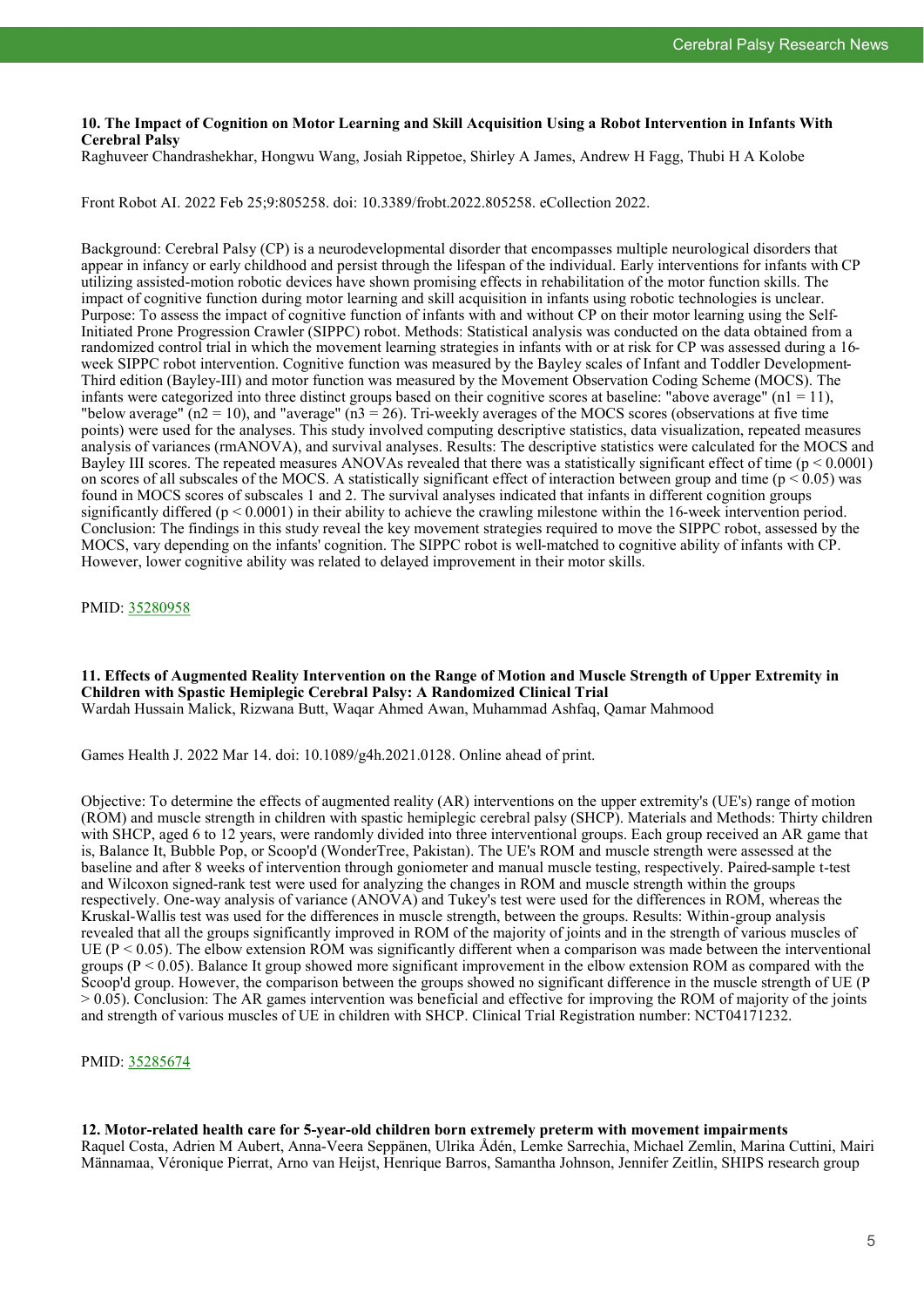Dev Med Child Neurol. 2022 Mar 17. doi: 10.1111/dmcn.15202. Online ahead of print.

Aim: To (1) determine the proportion of 5-year-old children born extremely preterm (EPT) with movement difficulties including cerebral palsy (CP) and the proportion of these children receiving motor-related health care (MRHC), and (2) describe factors associated with receiving MRHC. Method: Children born before 28 weeks' gestation in 2011 to 2012 in 11 European countries were assessed with the Movement Assessment Battery for Children, Second Edition (MABC-2) at 5 years of age. Information on family characteristics, child health including CP diagnosis, and health care use were collected using parent-report questionnaires. MRHC was defined as visits in the previous year with health care providers (physical and occupational therapists) specialized in assessing/treating motor problems. We analysed receipt of MRHC and associated factors among children at risk of movement difficulties (MABC-2 score 6th-15th centiles), with significant movement difficulties (SMD; ≤5th centile) or with CP. Results: Of 807 children assessed at 5 years 7 months (SD 4 months; 4 years 7 months-7 years 1 month), 412 were males (51.1%), 170 (21.1%) were at risk of movement difficulties, 201 (24.9%) had SMD, and 92 (11.4%) had CP. Those who received MRHC comprised 89.1% of children with CP, 42.8% with SMD, and 25.9% at risk of movement difficulties. MRHC for children with SMD varied from 23.3% to 66.7% between countries. Children were more likely to receive MRHC if they had other developmental problems or socioemotional, conduct, or attention difficulties. Interpretation: Efforts are needed to increase MRHC for 5-year-old children born EPT with movement difficulties.

PMID: [35298035](https://pubmed.ncbi.nlm.nih.gov/35298035)

#### **13. The Use and Outcomes of Motor Rehabilitation Services Among People With Cerebral Palsy Change Across the Lifespan**

Gwenaël Cornec, Sylvain Brochard, Gaelle Drewnowsk, Isabelle Desguerre, Philippe Toullet, Audrey Fontaine, Yann Le Lay, Julia Boivin, Eric Bérard, Maria Bodoria, Vincent Gautheron, Javier De la Cruz

Front Neurol. 2022 Feb 10;12:771348. doi: 10.3389/fneur.2021.771348. eCollection 2021.

Background and aims: The provision of coordinated and multidisciplinary rehabilitation programs that adapt to the individual with cerebral palsy (CP) evolving rehabilitation needs throughout the different phases of life is highly challenging for healthcare systems. The aim of this study was to report the changes in motor rehabilitation (MR) environmental factors, service use and patient outcomes between children and adults with cerebral palsy and to identify if changes took place earlier or later than the standard division between pediatric and adult healthcare systems at 18 years. Methods: We used data from the French ESPaCe survey to select a set of indicators for MR environmental factors, service use and patient outcomes, highlighted by patients and families in previous studies. We then compared the distribution of the indicator data between children and adults, as well as between four transition age groups: children under 12, adolescents up to 17 years, young adults, and adults over 25 years of age. We estimated odds ratios adjusted for motor involvement, associated impairments and informant type. Results: A total of 997 respondents over 2 years of age were included in this study (484 children and 513 adults). Finding an available physiotherapist was very difficult for almost half of the children, and a greater proportion of adolescents and adults. Physiotherapy was provided in a private outpatient practice for twice as many adults over 25 years as children and adolescents. The weekly amount of physical therapy decreased as outpatient practice increased. Multidisciplinary rehabilitation decreased sharply from adolescence and was halved at adulthood. Satisfaction with the MR program decreased from childhood into adolescence and adulthood. Perceived impact of physiotherapy on people with CP and their main carers were less positive in adolescents. Conclusions: Healthcare policies should focus on accessibility issues at all ages, consider adolescents as a specific population, consider a wide transition phase (12-25 yo) and maintain a multidisciplinary approach at adulthood. There is a strong need for national rehabilitation strategies for individuals with CP.

#### PMID: [35281990](https://pubmed.ncbi.nlm.nih.gov/35281990)

**14. Indigenous health equity in health register ascertainment and data quality: a narrative review** Karen Wright, Rachel M Tapera, N Susan Stott, Alexandra Sorhage, Anna Mackey, Sîan A Williams

Int J Equity Health. 2022 Mar 12;21(1):34. doi: 10.1186/s12939-022-01635-2.

Background: Health registers play an important role in monitoring distribution of disease and quality of care; however, benefit is limited if ascertainment (i.e., the process of finding and recruiting people on to a register) and data quality (i.e., the accuracy, completeness, reliability, relevance, and timeliness of data) are poor. Indigenous peoples experience significant health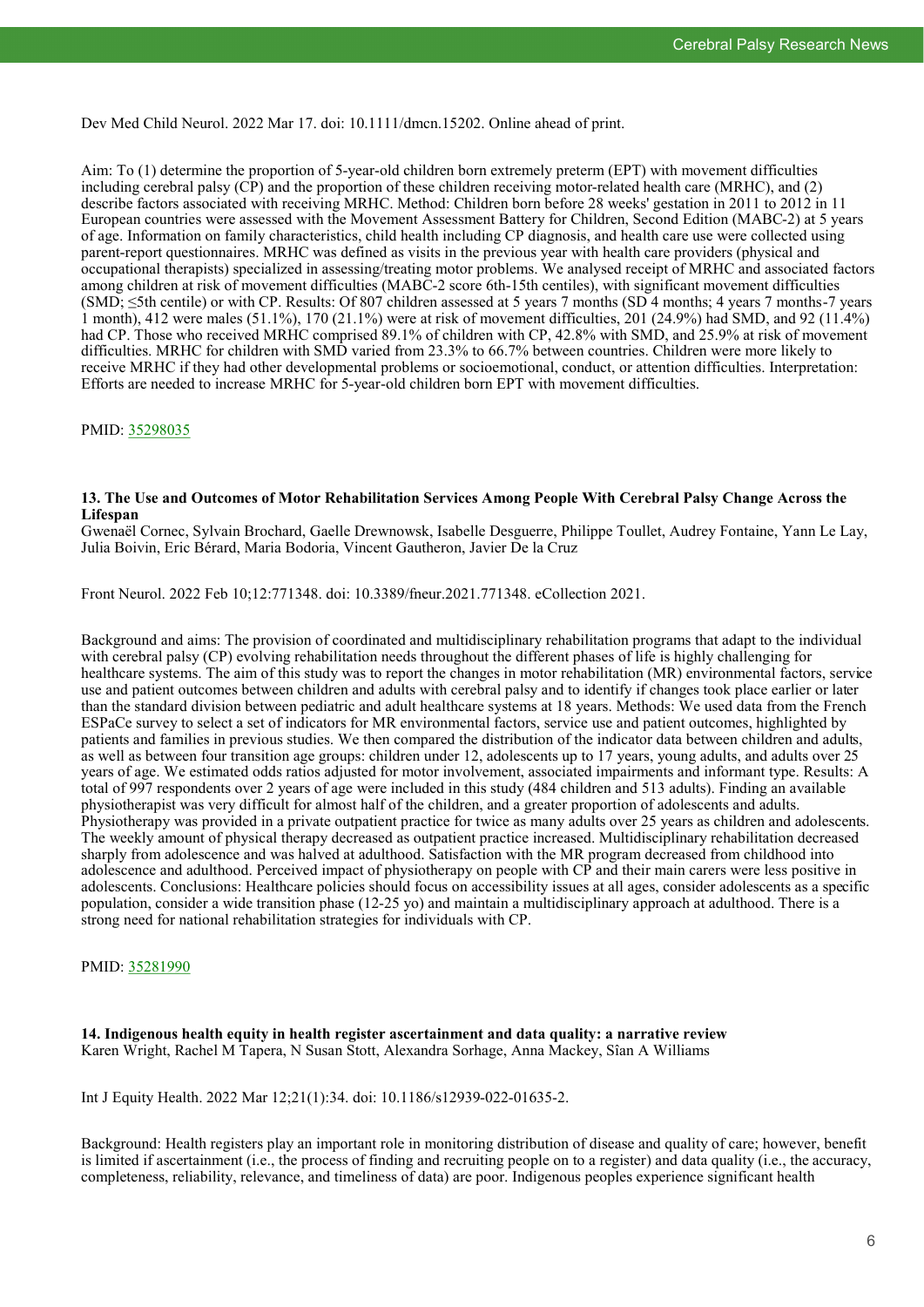inequities globally, yet health data for, and about, Indigenous peoples is often of poor quality. This narrative review aimed to (i) identify perceived barriers for the ascertainment of Indigenous peoples on health registers, and (ii) collate strategies identified and used by health registers to support comprehensive ascertainment and high-quality data for Indigenous peoples. Methods: A Kaupapa Māori theoretical framework was utilized to guide this work. Four electronic databases were systematically searched for original articles and screened for eligibility. Studies involving health registers with Indigenous population(s) identified were included if either ascertainment or data quality strategies were described. Data extraction focused on the reporting of research involving Indigenous peoples using the CONSIDER checklist domains, ascertainment, and data quality. Results: Seventeen articles were included spanning publication between 1992 and 2020. Aspects of four of eight CONSIDER domains were identified to be included in the reporting of studies. Barriers to ascertainment were themed as relating to 'ethnicity data collection and quality', 'systems and structures', 'health services/health professionals', and 'perceptions of individual and community-level barriers'. Strategies to support ascertainment were categorized as 'collaboration', 'finding people', and 'recruitment processes'. Categorized strategies to support data quality were 'collaboration', 'ethnicity data collection and quality', 'systems-level strategies', and 'health service/health professional-level strategies'. Conclusions: Poor-quality data for Indigenous peoples in health registers prevents the achievement of health equity and exemplifies inaction in the face of need. When viewed through a critical structural determinants lens, there are visible gaps in the breadth of strategies, particularly relating to the inclusion of Indigenous peoples in health register and research governance, and actions to identify and address institutional racism. Indigenous led research, meaningful collaboration, and a sharing of knowledge and experiences between health registers is recommended to enable research and health registers that support Indigenous selfdetermination and health equity.

#### PMID: [35279132](https://pubmed.ncbi.nlm.nih.gov/35279132)

#### **15. First-trimester biomarkers and the risk of cerebral palsy**

Mads Langager Larsen, Gija Rackauskaite, Kasper Pihl, Peter Uldall, Gorm Greisen, Lone Krebs, Christina Engel Hoei-Hansen

Early Hum Dev. 2022 Mar 14;167:105564. doi: 10.1016/j.earlhumdev.2022.105564. Online ahead of print.

Background: Cerebral palsy (CP) is the most common severe motor disability and a manifestation of early brain damage. Aims: To analyze if abnormal levels of first-trimester biomarkers were associated with CP. Furthermore, to investigate their clinical applicability in early predicting of CP. Study design: Nationwide cohort study. Subjects: We included 258.057 singleton live births, born during 2008-2013 with completed first-trimester assessments. Outcome measures: Data on beta subunit of human chorionic gonadotropin (beta-hCG), pregnancy-associated plasma protein-A (PAPP-A), nuchal translucency thickness, and biparietal diameter (BPD) were converted to multiple of the medians (MoM). Associations were analyzed by comparing mean and extreme levels between pregnancies with and without CP. All CP diagnoses were validated by trained neuropediatricians. Logistic regression was used to create an early prediction model. Results: The mean beta-hCG value was significantly lower in pregnancies with CP (0.96MoM [95% CI 0.91-1.02] vs 1.04MoM [1.04-1.04],  $p = 0.01$  and the mean PAPP-A value tended to be lower (0.96MoM  $[0.91-1.01]$  vs 1.01MoM  $[1.00-1.01]$ ,  $p = 0.07$ ). Moreover, fetuses that developed CP more likely had a BPD measurement below the fifth percentile (7.5% vs  $5\%$ ,  $p = 0.045$ ). The final prediction model had poor discrimination. Conclusions: Pregnancies with CP tend to have lower values of beta-hCG and PAPP-A in the first trimester, however, the associations are mediated differently. Nonetheless, abnormal levels of the most common first-trimester biomarkers only have weak associations with CP; resulting in inadequate predictive abilities when included in an early prediction model.

#### PMID: [35303658](https://pubmed.ncbi.nlm.nih.gov/35303658)

# **16. Unusual presentation of acute encephalopathy with biphasic seizures and late reduced diffusion in Miller-Dieker syndrome**

Satoru Kobayashi, Mai Kamishima, Kyoko Yokoi, Satoshi Suzuki

Case Reports BMJ Case Rep 2022 Mar 16;15(3):e248190. doi: 10.1136/bcr-2021-248190.

Acute encephalopathy with biphasic seizures and late reduced diffusion (AESD) is a unique subtype of acute encephalopathy that occurs in children. A girl aged 2 years and 8 months with Miller-Dieker syndrome (MDS) was admitted for status epilepticus and high fever. Brain MRI performed on the third day postadmission showed abnormally high intensities in the subcortical white matter on diffusion-weighted images. Acute encephalitis/encephalopathy was diagnosed based on the electroencephalography (EEG) findings of diffuse high-voltage delta waves. Six days postadmission, frequent apnoeic episodes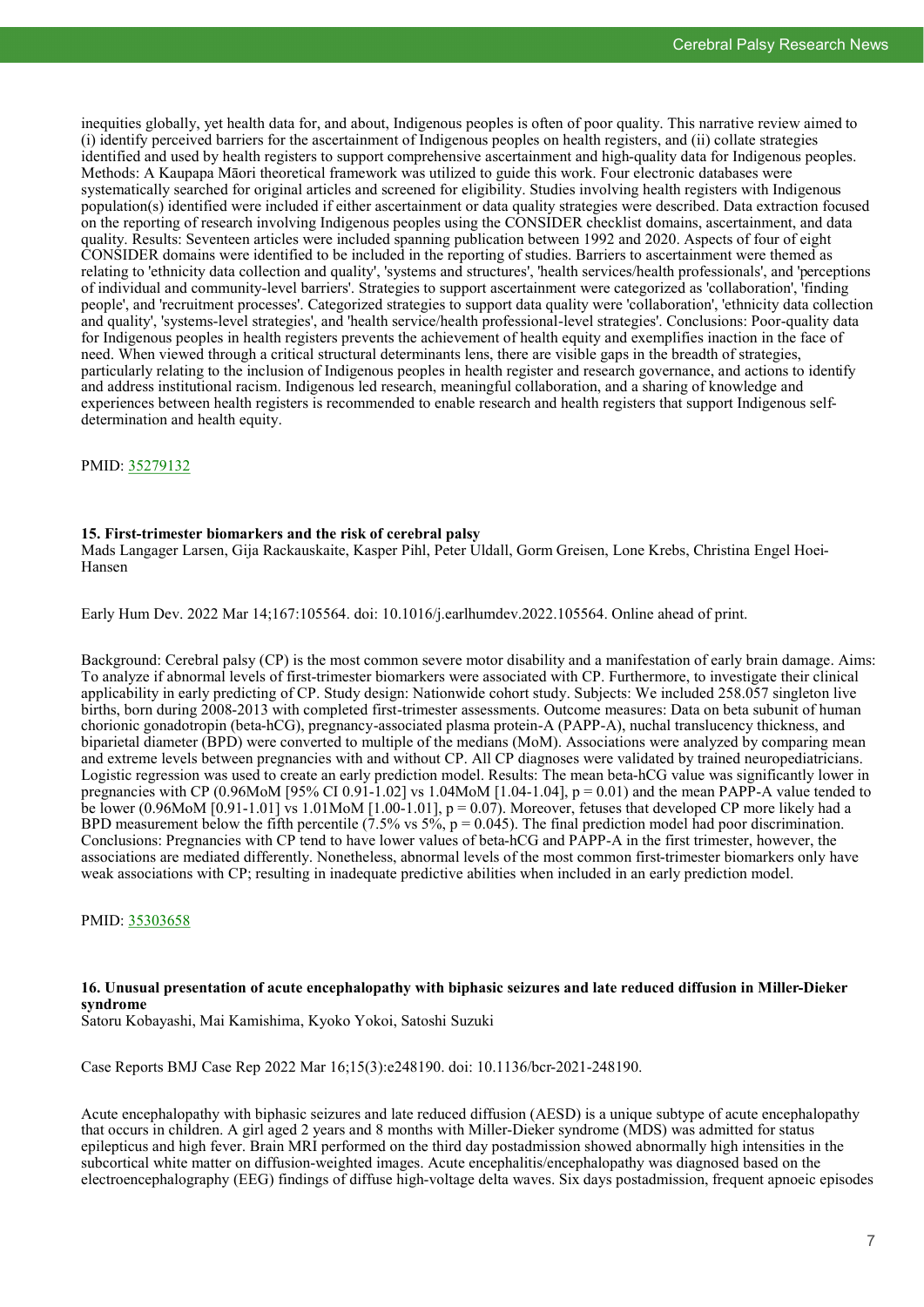were observed, with oxygen desaturation due to cluster seizures. Subclinical seizures were found on amplitude-integrated EEG (aEEG). The disturbance of consciousness was difficult to recognise because of severe developmental disabilities due to MDS. EEG aids in the evaluation of consciousness, and aEEG can be helpful in monitoring and controlling subclinical seizures in the biphasic phase of AESD, especially in patients with underlying neurological disorders.

PMID: [35296495](https://pubmed.ncbi.nlm.nih.gov/35296495)

#### **17. Relationship among four functional classification systems and parent interpredicted intelligence level in children with different clinical types of cerebral palsy**

Sefa Unes, Merve Tuncdemir, Cemil Ozal, Ozge Cankaya, Kübra Seyhan Biyik, Kıvanc Delioglu, Ceren Gunbey, Mintaze Kerem Gunel, Banu Anlar

Dev Neurorehabil. 2022 Mar 18;1-7. doi: 10.1080/17518423.2022.2051629. Online ahead of print.

Objective: To investigate the relationships between four functional classification systems in children with cerebral palsy (CP) and parent-interpredicted intelligence level, and the functional status in clinical types of CP. Methods: Two hundred and twenty -five children with CP ages between 2 and 18 (mean age  $6.5 \pm 4.4$ ) years included using the Surveillance of CP in Europe (SCPE) database in Turkey. Gross Motor Function Classification System (GMFCS), Manual Ability Classification System (MACS), Communication Function Classification System (CFCS) and Eating and Drinking Classification System (EDACS) levels were classified by clinical observation, and intelligence quotient (IQ) was determined by parent reports. Results: Correlations were found between all functional levels; the strongest were between GMFCS-MACS ( $r = 0.784$ ,  $p < .001$ ), CFCS -EDACS ( $r = 0.772$ ,  $p < .001$ ). Strong correlations were found for the IQ-CFCS ( $r = 0.762$ ,  $p < .001$ ) and IQ-EDACS ( $r = 0.762$ ) 0.634, p < .001). Correlations were stronger in children with bilateral CP and IQ level <70. Conclusions: Taken together, these four classification systems and reported IQ levels can adequately describe overall functioning for children with CP. Our results can guide clinicians in the rehabilitation of children with CP.

PMID: [35301928](https://pubmed.ncbi.nlm.nih.gov/35301928)

**18. Rehabilitation status of children with cerebral palsy and anxiety of their caregivers during the COVID-19 pandemic** Pinar Akpinar, Ilknur Aktas, Feyza Unlu Ozkan, Arzu Atici, Meryem Yilmaz Kaysin, Kubra Cambekli

North Clin Istanb. 2021 Dec 31;8(6):545-553. doi: 10.14744/nci.2021.32068. eCollection 2021.

Objective: The purpose of the study is to explore the rehabilitation status of children with cerebral palsy (CP) and anxiety level of their caregivers during the Coronavirus disease-2019 (COVID-19) pandemic. Methods: Caregivers of children with CP who were being followed up in our outpatient CP clinic were contacted between May 28 and June 26, 2020. Two hundred and six caregivers who voluntarily agreed to participate were administered the State-Trait Anxiety Inventory and were questioned about the rehabilitation status of their children. Demographic data, other health problems, Gross Motor Function Classification System, and Manual Ability Classification System levels of children were recorded from their files. Results: All children were at home with their families during the pandemic. Their mean age was 9.58±3.84 years. One hundred and ninety-nine children were going to the rehabilitation center before the pandemic, only three children went to the rehabilitation center twice a week during the pandemic period. The anxiety level of all the caregivers was found to be high. Trait anxiety of the caregivers who did not perform home exercise to their children were found to be statistically significantly higher than those who performed exercise (p<0.05). Conclusion: Rehabilitation strategies should focus on reducing anxiety level in caregivers of children with CP and effective homecare therapy techniques should be acquired by the caregivers.

PMID: [35284796](https://pubmed.ncbi.nlm.nih.gov/35284796)

## **19. Preparing for snow-sport events at the Paralympic Games in Beijing in 2022: recommendations and remaining questions**

K Fagher, J K Baumgart, G S Solli, H C Holmberg, J Lexell, Ø Sandbakk

Review BMJ Open Sport Exerc Med. 2022 Feb 22;8(1):e001294. doi: 10.1136/bmjsem-2021-001294. eCollection 2022.